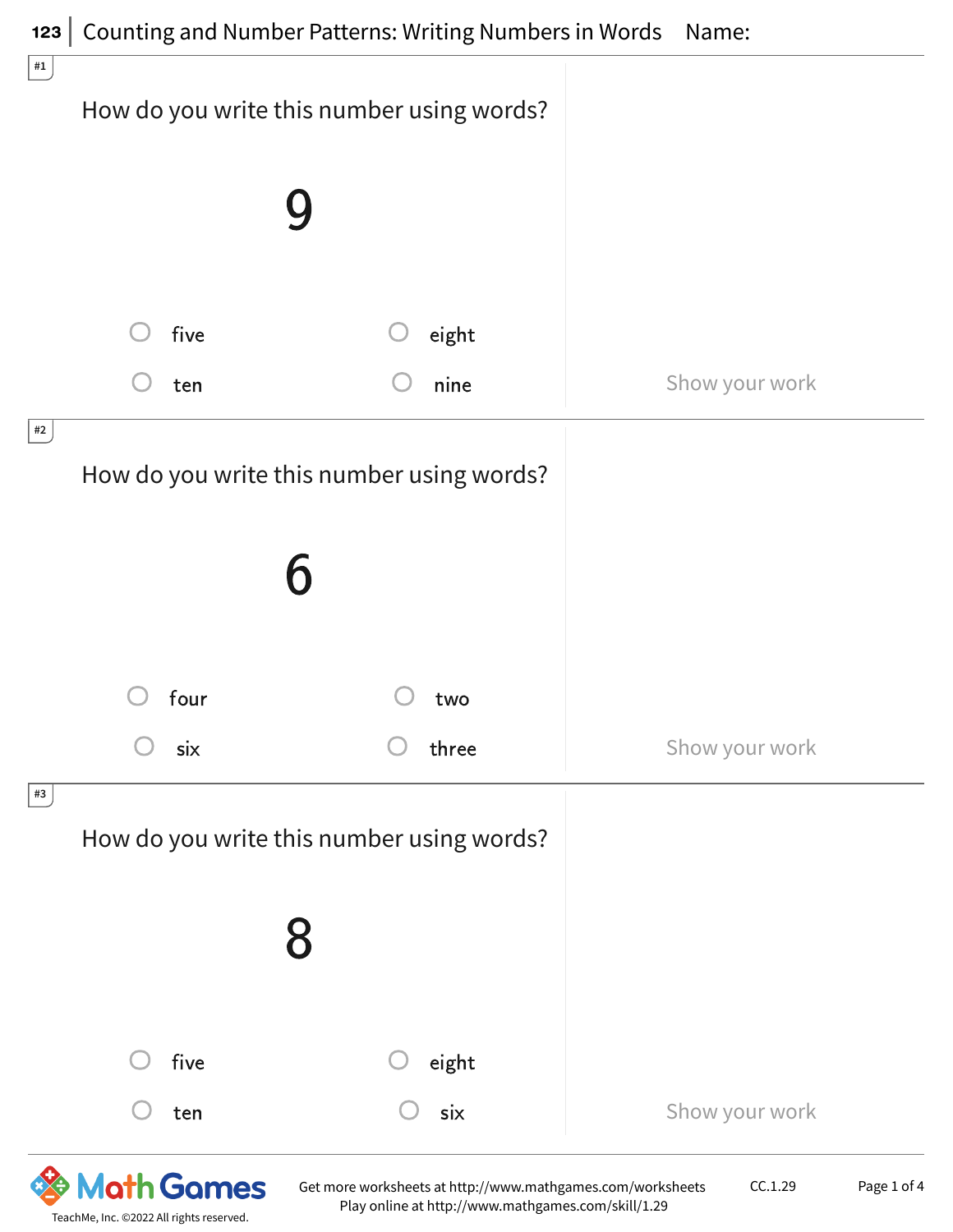| #4 |       | How do you write this number using words? |                |
|----|-------|-------------------------------------------|----------------|
|    |       | 10                                        |                |
|    | eight | ten                                       |                |
|    | seven | nine                                      | Show your work |
| #5 |       | How do you write this number using words? |                |
|    |       |                                           |                |
|    | five  | eight                                     |                |
|    | ten   | six                                       | Show your work |
| #6 |       | How do you write this number using words? |                |
|    |       |                                           |                |
|    | seven | five                                      |                |
|    | two   | three                                     | Show your work |

**&** Math Games TeachMe, Inc. ©2022 All rights reserved.

Get more worksheets at http://www.mathgames.com/worksheets Play online at http://www.mathgames.com/skill/1.29

CC.1.29 Page 2 of 4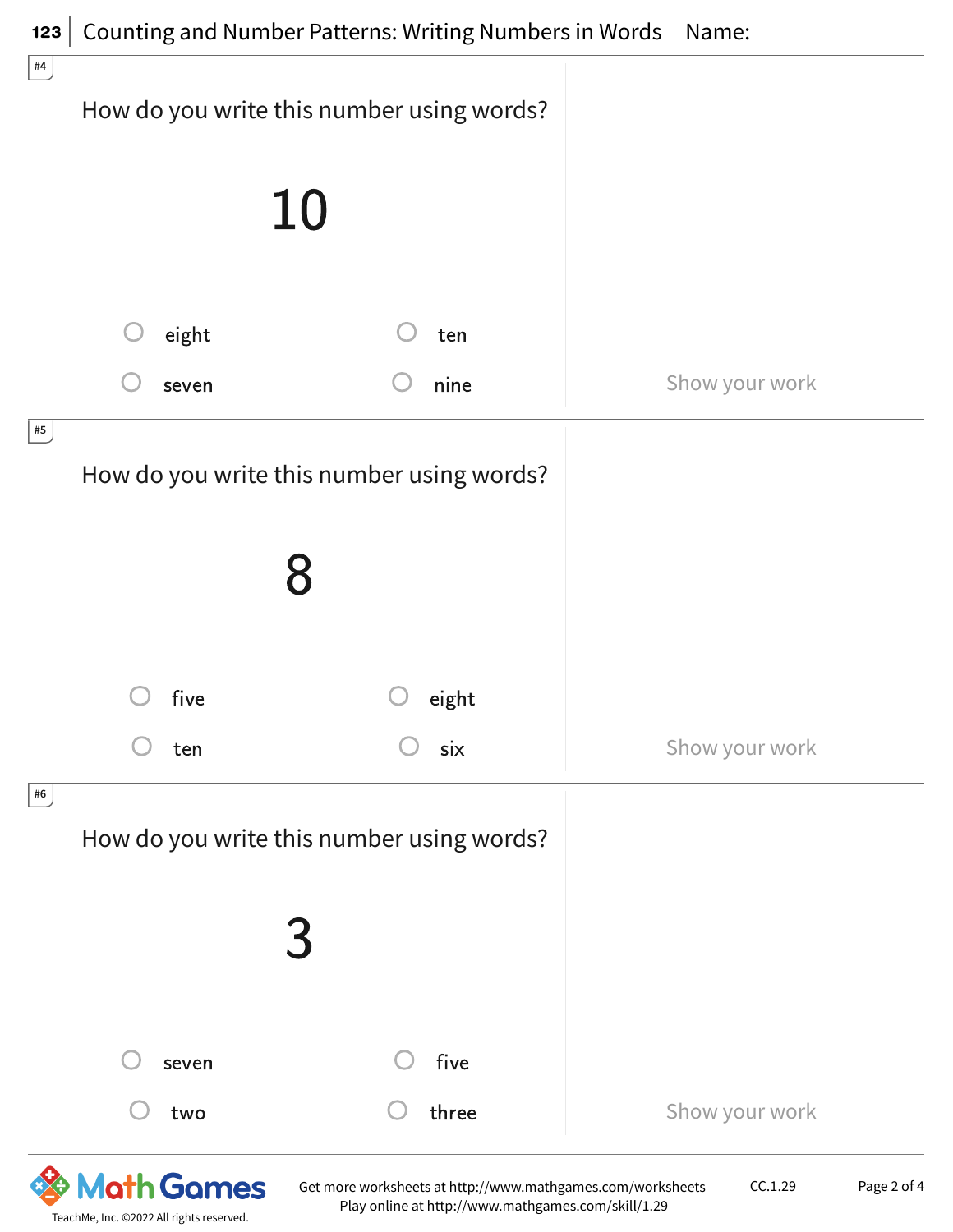| $\#7$ |       | How do you write this number using words? |                |
|-------|-------|-------------------------------------------|----------------|
|       |       |                                           |                |
|       |       |                                           |                |
|       |       |                                           |                |
|       | nine  | one                                       |                |
|       | two   | eight                                     | Show your work |
| $\#8$ |       | How do you write this number using words? |                |
|       |       | 10                                        |                |
|       | eight | ten                                       |                |
|       | seven | nine                                      | Show your work |
| #9    |       | How do you write this number using words? |                |
|       |       | 10                                        |                |
|       | eight | ten                                       |                |
|       | seven | nine                                      | Show your work |

Get more worksheets at http://www.mathgames.com/worksheets Play online at http://www.mathgames.com/skill/1.29

TeachMe, Inc. ©2022 All rights reserved.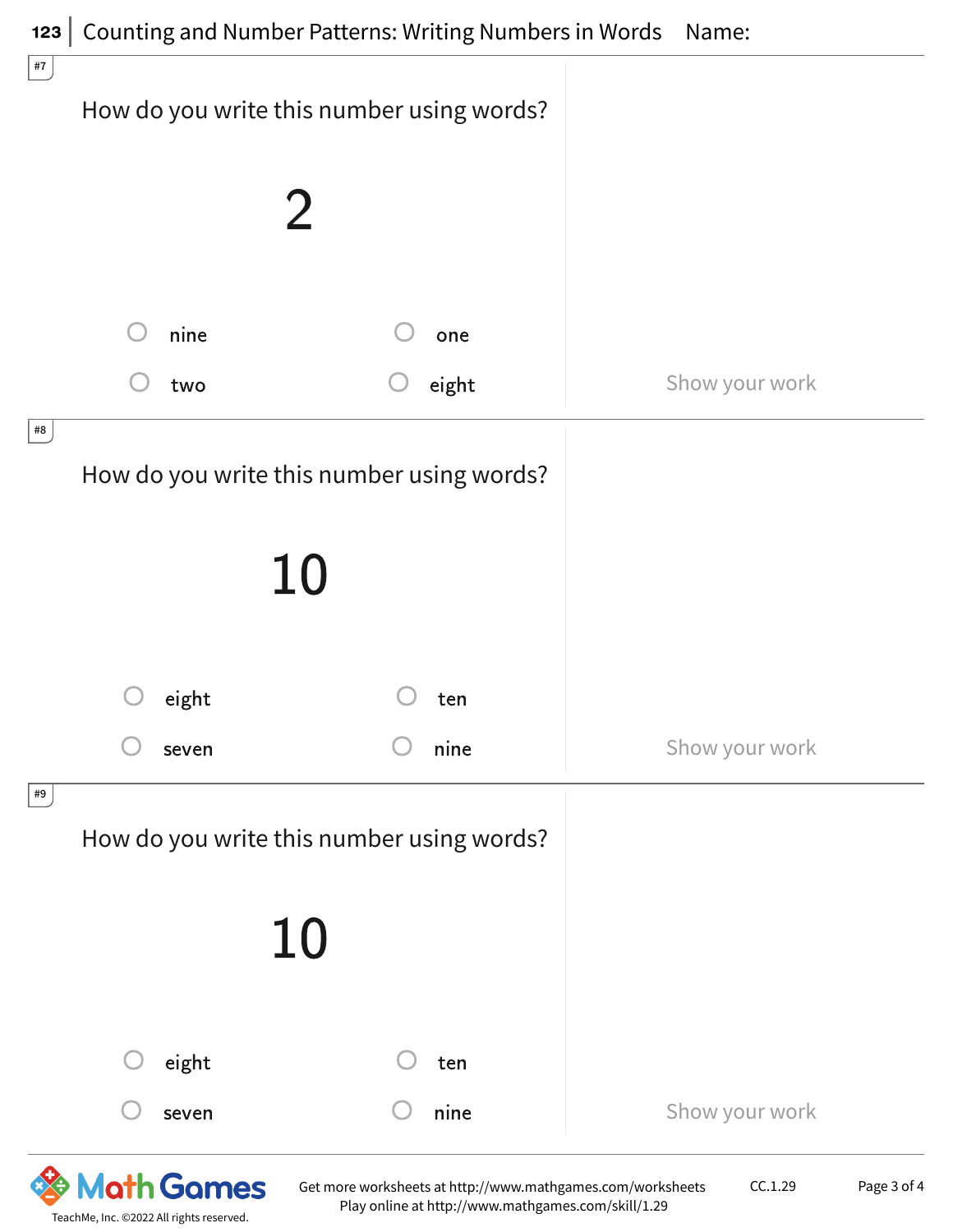| #10                                         |     |      |                                           |                |
|---------------------------------------------|-----|------|-------------------------------------------|----------------|
|                                             |     |      | How do you write this number using words? |                |
|                                             |     |      |                                           |                |
|                                             |     |      |                                           |                |
|                                             |     |      |                                           |                |
|                                             |     | nine | one                                       |                |
|                                             |     | two  | eight                                     | Show your work |
| $\vert 111 \vert$                           |     |      |                                           |                |
|                                             |     |      | How do you write this number using words? |                |
|                                             |     |      |                                           |                |
|                                             |     |      |                                           |                |
|                                             |     |      |                                           |                |
|                                             |     | nine | one                                       |                |
|                                             | two |      | eight                                     | Show your work |
| $\left  \frac{\text{#12}}{\text{}} \right $ |     |      |                                           |                |
|                                             |     |      | How do you write this number using words? |                |
|                                             |     |      |                                           |                |
|                                             |     |      |                                           |                |
|                                             |     |      |                                           |                |
|                                             |     | five | eight                                     |                |
|                                             |     | ten  | six                                       | Show your work |

TeachMe, Inc. ©2022 All rights reserved.